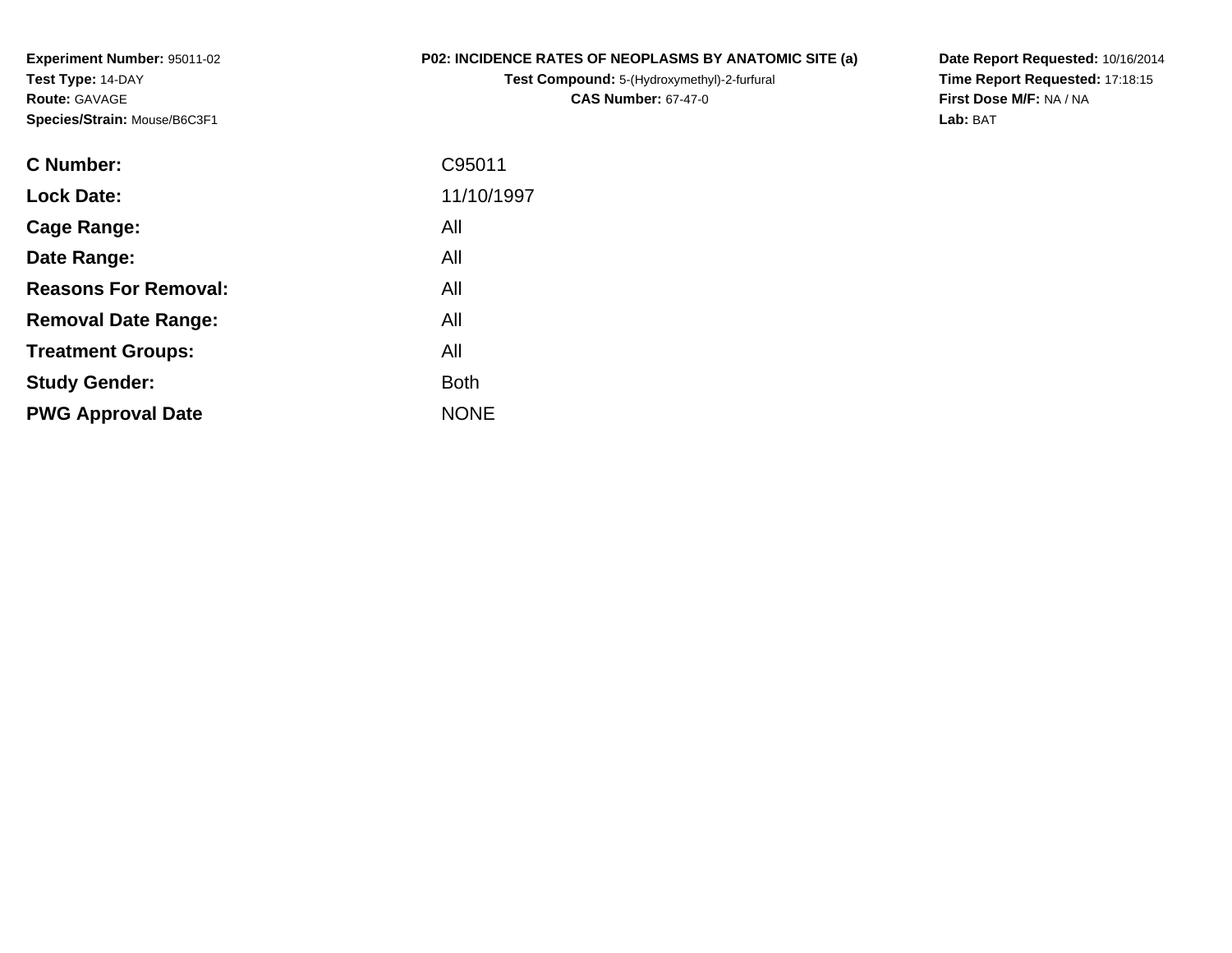| Experiment Number: 95011-02             |           | P02: INCIDENCE RATES OF NEOPLASMS BY ANATOMIC SITE (a) | Date Report Requested: 10/16/2014 |                     |                         |              |  |  |
|-----------------------------------------|-----------|--------------------------------------------------------|-----------------------------------|---------------------|-------------------------|--------------|--|--|
| Test Type: 14-DAY                       |           | Test Compound: 5-(Hydroxymethyl)-2-furfural            | Time Report Requested: 17:18:15   |                     |                         |              |  |  |
| Route: GAVAGE                           |           |                                                        | <b>CAS Number: 67-47-0</b>        |                     | First Dose M/F: NA / NA |              |  |  |
| Species/Strain: Mouse/B6C3F1            |           |                                                        | Lab: BAT                          |                     |                         |              |  |  |
| <b>B6C3F1 Mouse MALE</b>                | 0 MG/KG   | 94 MG/KG                                               | <b>MG/KG</b><br>188               | <b>MG/KG</b><br>375 | <b>MG/KG</b><br>750     | 1500 MG/KG   |  |  |
| <b>Disposition Summary</b>              |           |                                                        |                                   |                     |                         |              |  |  |
| <b>Animals Initially In Study</b>       | ${\bf 5}$ | $\sqrt{5}$                                             | $5\phantom{.0}$                   | 5                   | 5                       | 5            |  |  |
| <b>Early Deaths</b>                     |           |                                                        |                                   |                     |                         |              |  |  |
| <b>Moribund Sacrifice</b>               |           |                                                        |                                   |                     |                         | 1            |  |  |
| <b>Natural Death</b>                    |           |                                                        |                                   |                     |                         | $\mathbf{2}$ |  |  |
| <b>Survivors</b>                        |           |                                                        |                                   |                     |                         |              |  |  |
| <b>Terminal Sacrifice</b>               | 5         | 5                                                      | 5                                 | 5                   | 5                       | $\mathbf{2}$ |  |  |
| <b>Animals Examined Microscopically</b> | 5         | 5                                                      | 5                                 | 5                   | 5                       | 5            |  |  |
| <b>ALIMENTARY SYSTEM</b>                |           |                                                        |                                   |                     |                         |              |  |  |
| Intestine Large, Colon                  | (5)       | (5)                                                    | (5)                               | (5)                 | (5)                     | (5)          |  |  |
| Liver                                   | (5)       | (5)                                                    | (5)                               | (5)                 | (5)                     | (5)          |  |  |
| Stomach, Forestomach                    | (5)       | (5)                                                    | (5)                               | (5)                 | (5)                     | (5)          |  |  |
| Stomach, Glandular                      | (5)       | (5)                                                    | (5)                               | (5)                 | (5)                     | (5)          |  |  |
| CARDIOVASCULAR SYSTEM<br>None           |           |                                                        |                                   |                     |                         |              |  |  |
| <b>ENDOCRINE SYSTEM</b><br>None         |           |                                                        |                                   |                     |                         |              |  |  |
| <b>GENERAL BODY SYSTEM</b><br>None      |           |                                                        |                                   |                     |                         |              |  |  |
| <b>GENITAL SYSTEM</b><br>None           |           |                                                        |                                   |                     |                         |              |  |  |
| <b>HEMATOPOIETIC SYSTEM</b><br>None     |           |                                                        |                                   |                     |                         |              |  |  |
| <b>INTEGUMENTARY SYSTEM</b>             |           |                                                        |                                   |                     |                         |              |  |  |

None

a - Number of animals examined microscopically at site and number of animals with lesion

b - Primary tumors: all tumors except metastatic tumors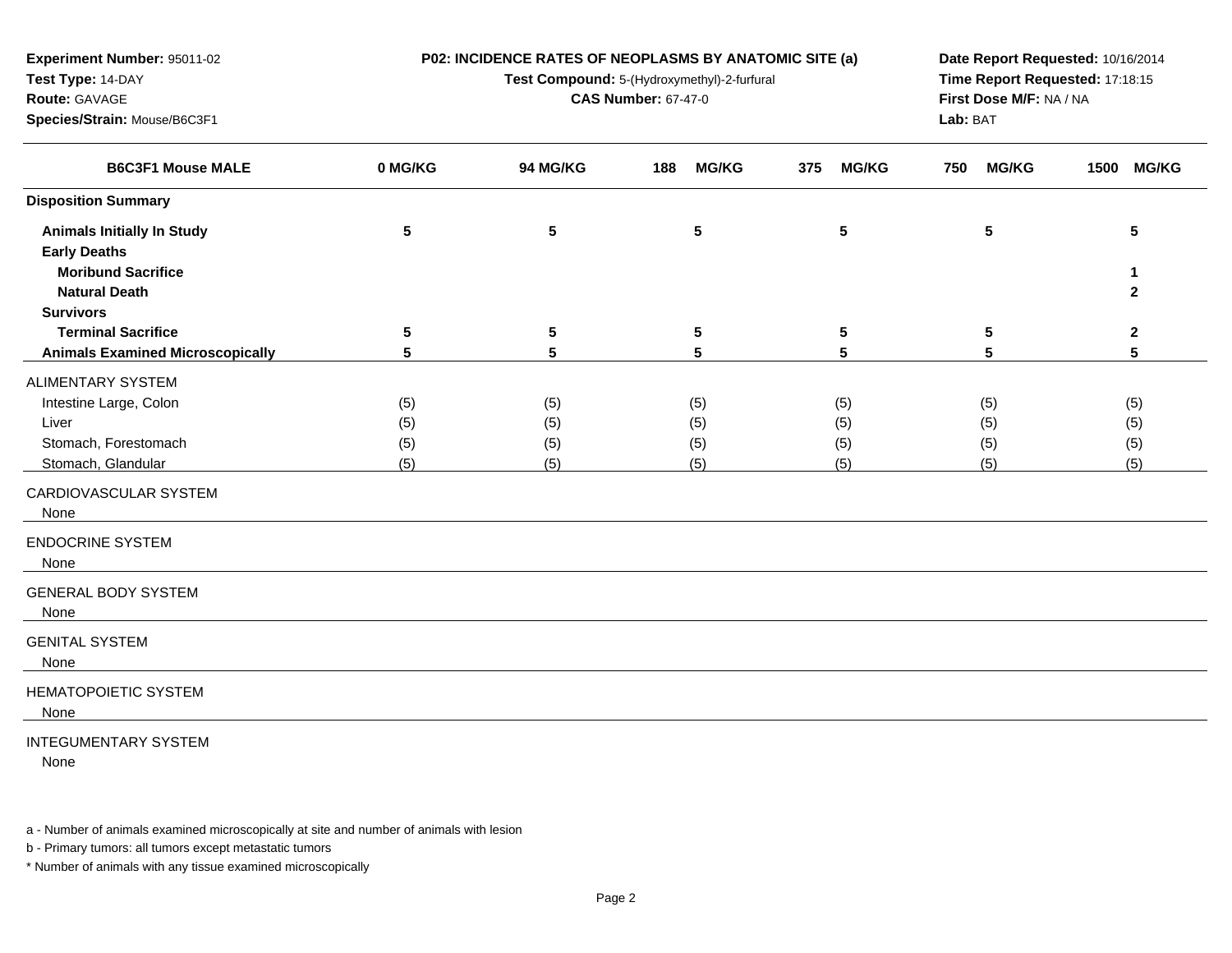| Experiment Number: 95011-02<br>Test Type: 14-DAY<br><b>Route: GAVAGE</b><br>Species/Strain: Mouse/B6C3F1 |         | P02: INCIDENCE RATES OF NEOPLASMS BY ANATOMIC SITE (a)<br>Test Compound: 5-(Hydroxymethyl)-2-furfural<br><b>CAS Number: 67-47-0</b> | Date Report Requested: 10/16/2014<br>Time Report Requested: 17:18:15<br>First Dose M/F: NA / NA<br>Lab: BAT |                     |                     |                      |
|----------------------------------------------------------------------------------------------------------|---------|-------------------------------------------------------------------------------------------------------------------------------------|-------------------------------------------------------------------------------------------------------------|---------------------|---------------------|----------------------|
| <b>B6C3F1 Mouse MALE</b>                                                                                 | 0 MG/KG | <b>94 MG/KG</b>                                                                                                                     | <b>MG/KG</b><br>188                                                                                         | 375<br><b>MG/KG</b> | <b>MG/KG</b><br>750 | <b>MG/KG</b><br>1500 |
| MUSCULOSKELETAL SYSTEM<br>None                                                                           |         |                                                                                                                                     |                                                                                                             |                     |                     |                      |
| <b>NERVOUS SYSTEM</b><br>None                                                                            |         |                                                                                                                                     |                                                                                                             |                     |                     |                      |
| <b>RESPIRATORY SYSTEM</b><br>None                                                                        |         |                                                                                                                                     |                                                                                                             |                     |                     |                      |
| SPECIAL SENSES SYSTEM<br>None                                                                            |         |                                                                                                                                     |                                                                                                             |                     |                     |                      |
| URINARY SYSTEM<br>None                                                                                   |         |                                                                                                                                     |                                                                                                             |                     |                     |                      |

a - Number of animals examined microscopically at site and number of animals with lesion

b - Primary tumors: all tumors except metastatic tumors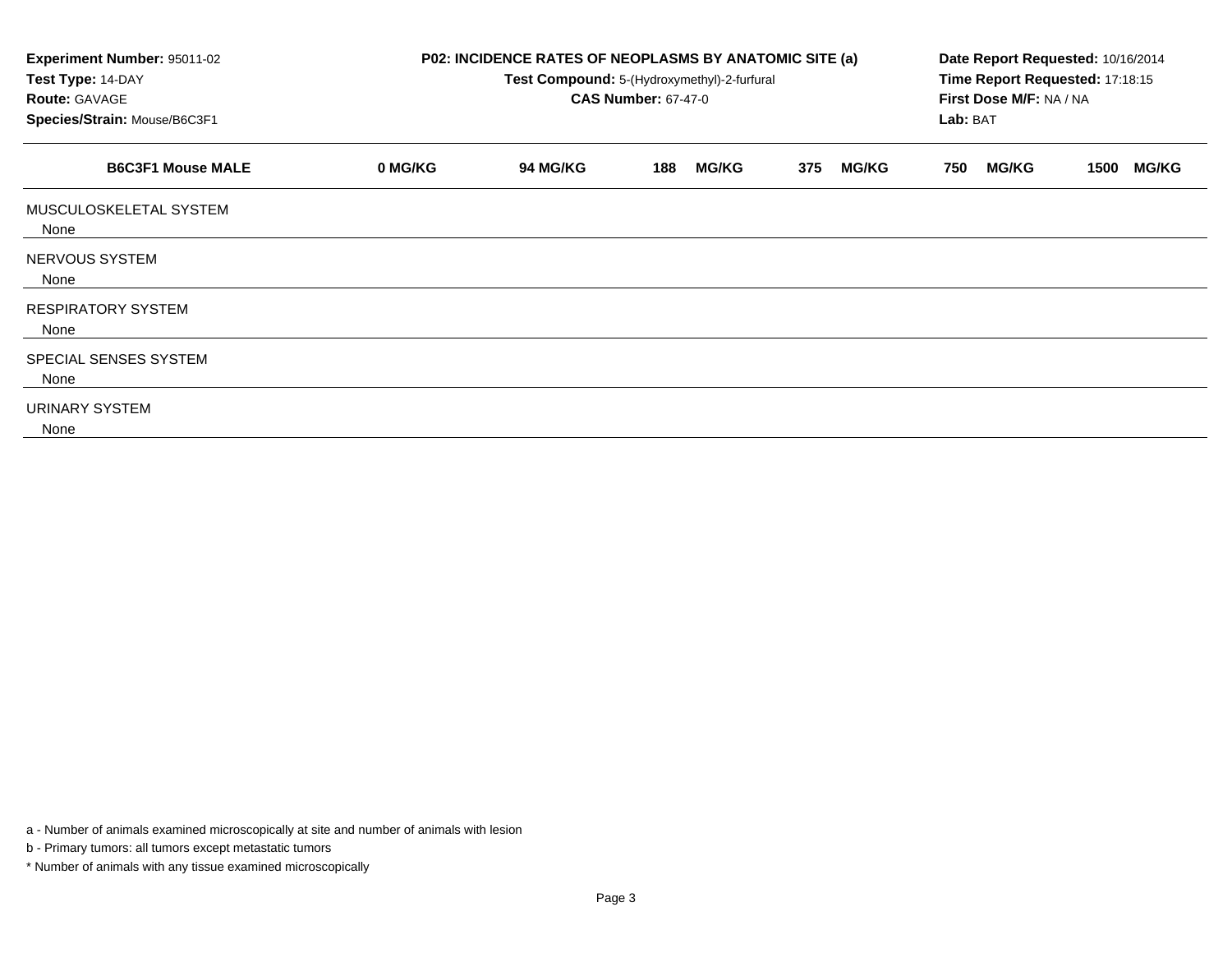| Experiment Number: 95011-02<br>Test Type: 14-DAY<br><b>Route: GAVAGE</b><br>Species/Strain: Mouse/B6C3F1   | <b>P02: INCIDENCE RATES OF NEOPLASMS BY ANATOMIC SITE (a)</b><br>Test Compound: 5-(Hydroxymethyl)-2-furfural<br><b>CAS Number: 67-47-0</b> |          |     |              |     |              |     | Date Report Requested: 10/16/2014<br>Time Report Requested: 17:18:15<br>First Dose M/F: NA / NA<br>Lab: BAT |      |              |  |
|------------------------------------------------------------------------------------------------------------|--------------------------------------------------------------------------------------------------------------------------------------------|----------|-----|--------------|-----|--------------|-----|-------------------------------------------------------------------------------------------------------------|------|--------------|--|
| <b>B6C3F1 Mouse MALE</b>                                                                                   | 0 MG/KG                                                                                                                                    | 94 MG/KG | 188 | <b>MG/KG</b> | 375 | <b>MG/KG</b> | 750 | <b>MG/KG</b>                                                                                                | 1500 | <b>MG/KG</b> |  |
| <b>Tumor Summary for MALE</b>                                                                              |                                                                                                                                            |          |     |              |     |              |     |                                                                                                             |      |              |  |
| <b>Total Animals with Primary Neoplasms (b)</b><br><b>Total Primary Neoplasms</b>                          |                                                                                                                                            |          |     |              |     |              |     |                                                                                                             |      |              |  |
| <b>Total Animals with Benign Neoplasms</b><br><b>Total Benign Neoplasms</b>                                |                                                                                                                                            |          |     |              |     |              |     |                                                                                                             |      |              |  |
| <b>Total Animals with Malignant Neoplasms</b><br><b>Total Malignant Neoplasms</b>                          |                                                                                                                                            |          |     |              |     |              |     |                                                                                                             |      |              |  |
| <b>Total Animals with Metastatic Neoplasms</b><br><b>Total Metastatic Neoplasms</b>                        |                                                                                                                                            |          |     |              |     |              |     |                                                                                                             |      |              |  |
| <b>Total Animals with Malignant Neoplasms</b><br><b>Uncertain Primary Site</b>                             |                                                                                                                                            |          |     |              |     |              |     |                                                                                                             |      |              |  |
| Total Animals with Neoplasms Uncertain -<br><b>Benign or Malignant</b><br><b>Total Uncertain Neoplasms</b> |                                                                                                                                            |          |     |              |     |              |     |                                                                                                             |      |              |  |

\*\*\*END OF MALE DATA\*\*\*

a - Number of animals examined microscopically at site and number of animals with lesion

b - Primary tumors: all tumors except metastatic tumors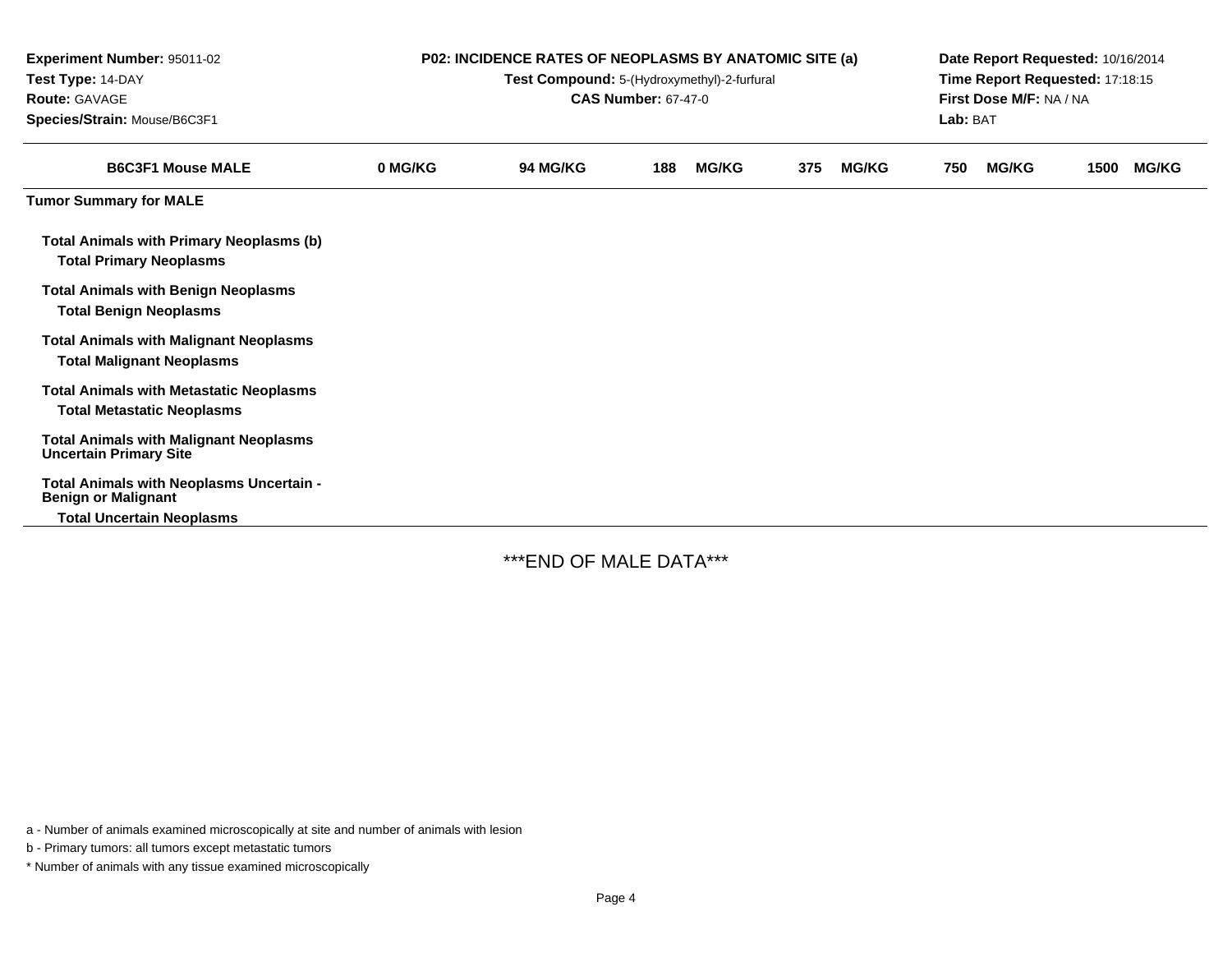| Experiment Number: 95011-02             |                 | P02: INCIDENCE RATES OF NEOPLASMS BY ANATOMIC SITE (a) | Date Report Requested: 10/16/2014   |                     |                     |              |
|-----------------------------------------|-----------------|--------------------------------------------------------|-------------------------------------|---------------------|---------------------|--------------|
| Test Type: 14-DAY                       |                 | Test Compound: 5-(Hydroxymethyl)-2-furfural            | Time Report Requested: 17:18:15     |                     |                     |              |
| Route: GAVAGE                           |                 | <b>CAS Number: 67-47-0</b>                             | First Dose M/F: NA / NA<br>Lab: BAT |                     |                     |              |
| Species/Strain: Mouse/B6C3F1            |                 |                                                        |                                     |                     |                     |              |
| <b>B6C3F1 Mouse FEMALE</b>              | 0 MG/KG         | 94 MG/KG                                               | <b>MG/KG</b><br>188                 | <b>MG/KG</b><br>375 | <b>MG/KG</b><br>750 | 1500 MG/KG   |
| <b>Disposition Summary</b>              |                 |                                                        |                                     |                     |                     |              |
| <b>Animals Initially In Study</b>       | $5\phantom{.0}$ | $\sqrt{5}$                                             | ${\bf 5}$                           | 5                   | 5                   | 5            |
| <b>Early Deaths</b>                     |                 |                                                        |                                     |                     |                     |              |
| <b>Moribund Sacrifice</b>               |                 |                                                        |                                     |                     |                     | $\mathbf{2}$ |
| <b>Natural Death</b>                    |                 |                                                        |                                     |                     |                     | 1            |
| <b>Survivors</b>                        |                 |                                                        |                                     |                     |                     |              |
| <b>Terminal Sacrifice</b>               | 5               | 5                                                      | 5                                   | 5                   | 5                   | $\mathbf{2}$ |
| <b>Animals Examined Microscopically</b> | 5               | 5                                                      | 5                                   | 5                   | 5                   | 5            |
| <b>ALIMENTARY SYSTEM</b>                |                 |                                                        |                                     |                     |                     |              |
| Intestine Large, Colon                  | (5)             | (5)                                                    | (5)                                 | (5)                 | (5)                 | (5)          |
| Liver                                   | (5)             | (5)                                                    | (5)                                 | (5)                 | (5)                 | (5)          |
| Stomach, Forestomach                    | (5)             | (5)                                                    | (5)                                 | (5)                 | (5)                 | (5)          |
| Stomach, Glandular                      | (5)             | (5)                                                    | (5)                                 | (5)                 | (5)                 | (5)          |
| CARDIOVASCULAR SYSTEM<br>None           |                 |                                                        |                                     |                     |                     |              |
| <b>ENDOCRINE SYSTEM</b><br>None         |                 |                                                        |                                     |                     |                     |              |
| <b>GENERAL BODY SYSTEM</b><br>None      |                 |                                                        |                                     |                     |                     |              |
| <b>GENITAL SYSTEM</b><br>None           |                 |                                                        |                                     |                     |                     |              |
| <b>HEMATOPOIETIC SYSTEM</b><br>None     |                 |                                                        |                                     |                     |                     |              |
| <b>INTEGUMENTARY SYSTEM</b>             |                 |                                                        |                                     |                     |                     |              |

None

a - Number of animals examined microscopically at site and number of animals with lesion

b - Primary tumors: all tumors except metastatic tumors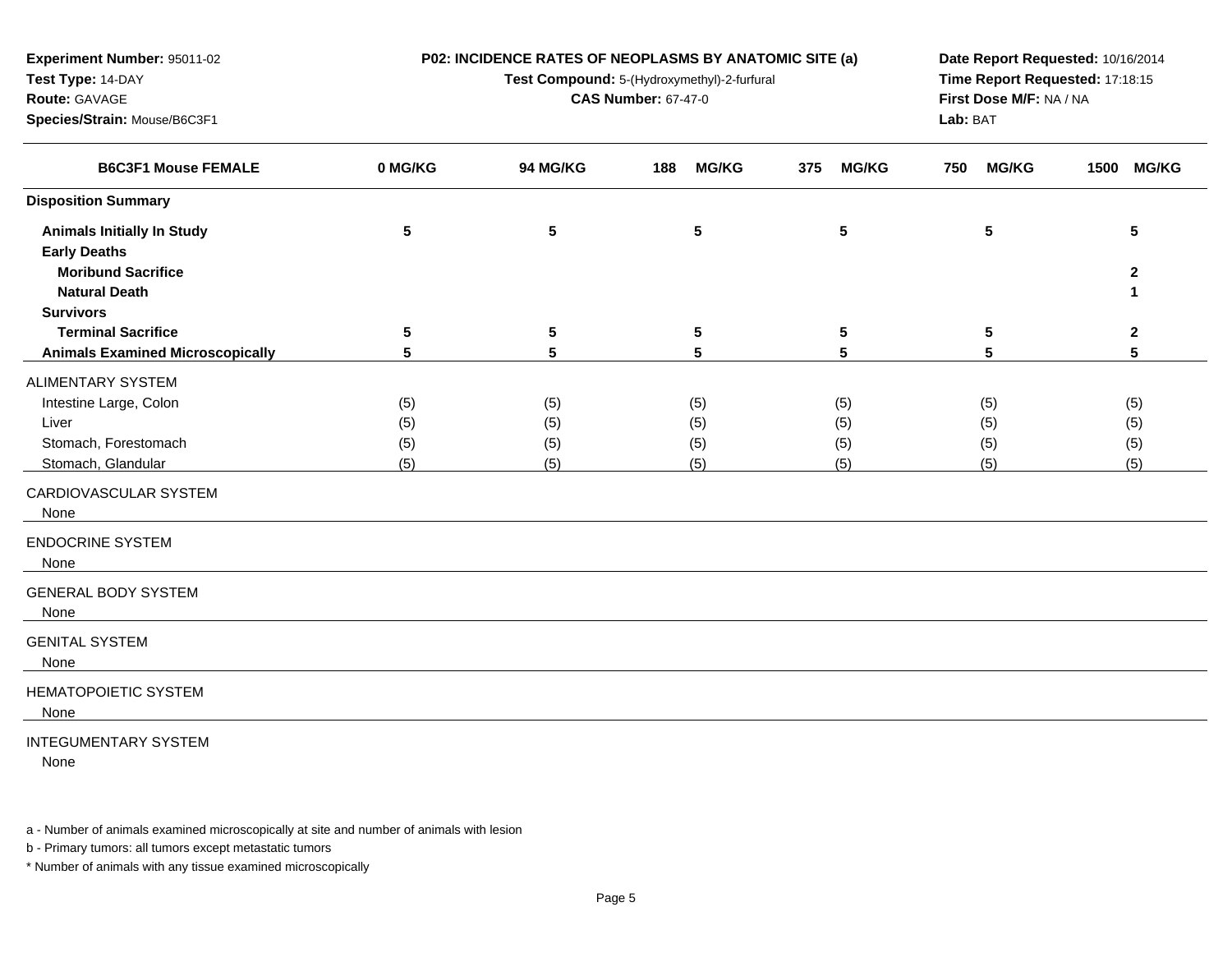| Experiment Number: 95011-02<br>Test Type: 14-DAY<br><b>Route: GAVAGE</b><br>Species/Strain: Mouse/B6C3F1 |         | P02: INCIDENCE RATES OF NEOPLASMS BY ANATOMIC SITE (a)<br>Test Compound: 5-(Hydroxymethyl)-2-furfural<br><b>CAS Number: 67-47-0</b> | Date Report Requested: 10/16/2014<br>Time Report Requested: 17:18:15<br>First Dose M/F: NA / NA<br>Lab: BAT |                     |                     |                      |
|----------------------------------------------------------------------------------------------------------|---------|-------------------------------------------------------------------------------------------------------------------------------------|-------------------------------------------------------------------------------------------------------------|---------------------|---------------------|----------------------|
| <b>B6C3F1 Mouse FEMALE</b>                                                                               | 0 MG/KG | <b>94 MG/KG</b>                                                                                                                     | <b>MG/KG</b><br>188                                                                                         | 375<br><b>MG/KG</b> | <b>MG/KG</b><br>750 | <b>MG/KG</b><br>1500 |
| MUSCULOSKELETAL SYSTEM<br>None                                                                           |         |                                                                                                                                     |                                                                                                             |                     |                     |                      |
| <b>NERVOUS SYSTEM</b><br>None                                                                            |         |                                                                                                                                     |                                                                                                             |                     |                     |                      |
| <b>RESPIRATORY SYSTEM</b><br>None                                                                        |         |                                                                                                                                     |                                                                                                             |                     |                     |                      |
| SPECIAL SENSES SYSTEM<br>None                                                                            |         |                                                                                                                                     |                                                                                                             |                     |                     |                      |
| URINARY SYSTEM<br>None                                                                                   |         |                                                                                                                                     |                                                                                                             |                     |                     |                      |

a - Number of animals examined microscopically at site and number of animals with lesion

b - Primary tumors: all tumors except metastatic tumors